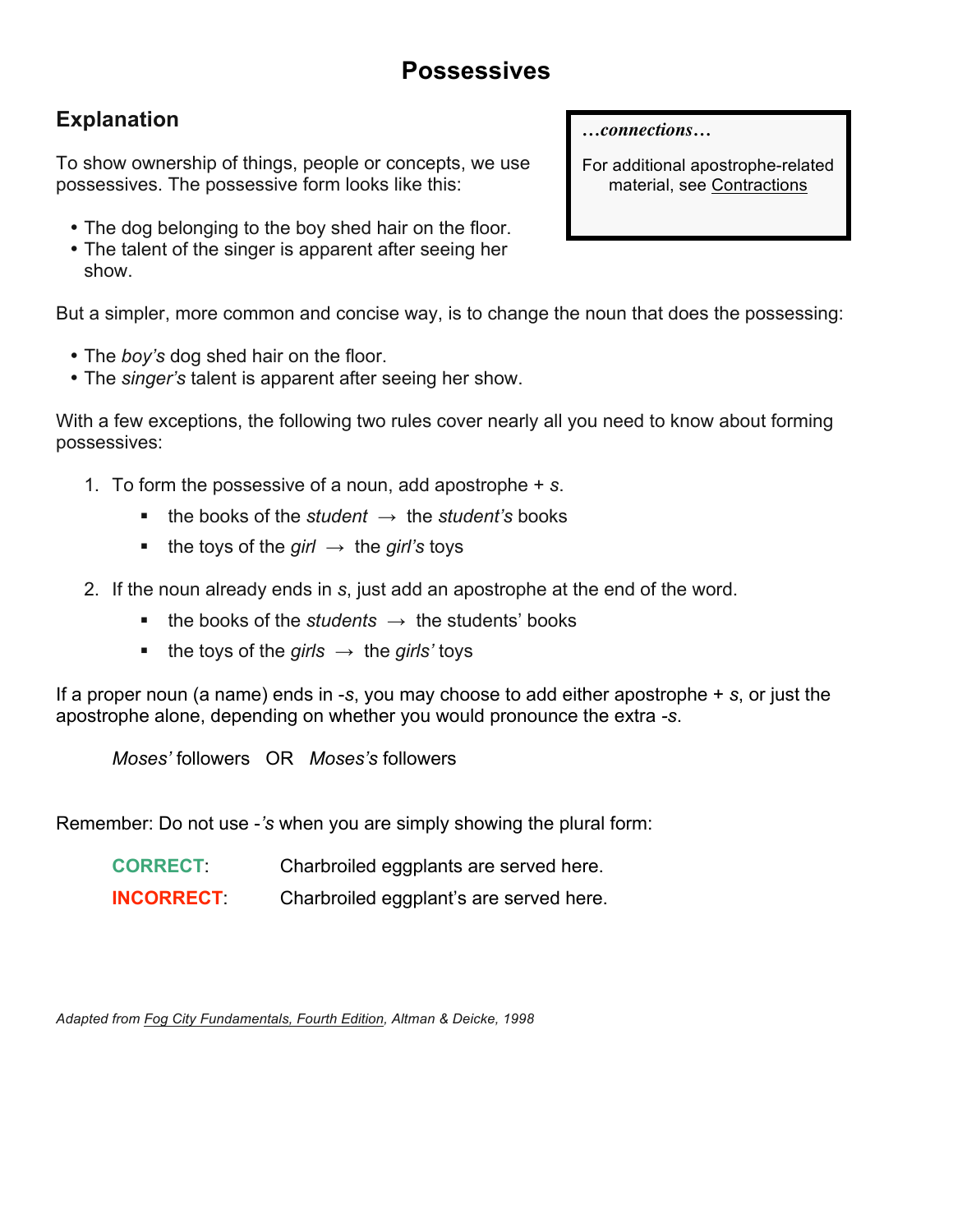#### **Exercise 1 – Possessives**

Rewrite each underlined group of words, using apostrophes to show possession.

Examples: Nancy liked the shape of the laptop.

*the laptop's shape*

Jo often borrowed the comb belonging to Nancy.

*Nancy's comb*

- 1. Nancy was driving along with Jo in the car owned by Beth.
- 2. The tires of the car screeched to a halt after a confession.
- 3. Not even the defroster could fight the fog of the windows.
- 4. The two avoided the snow by walking underneath the leaves of the trees.
- 5. The hands of Jo were cold; warming them wasn't entirely out of the question.
- 6. "The attitudes of people just aren't ready for this," Nancy said.
- 7. The two looked to the snowflakes of the sky and saw white dusty stars floating by.
- 8. "We should go home and sit before the heat of the fireplace," Jo said.
- 9. "The mugs that belong to Beth should hold enough hot chocolate to warm us up."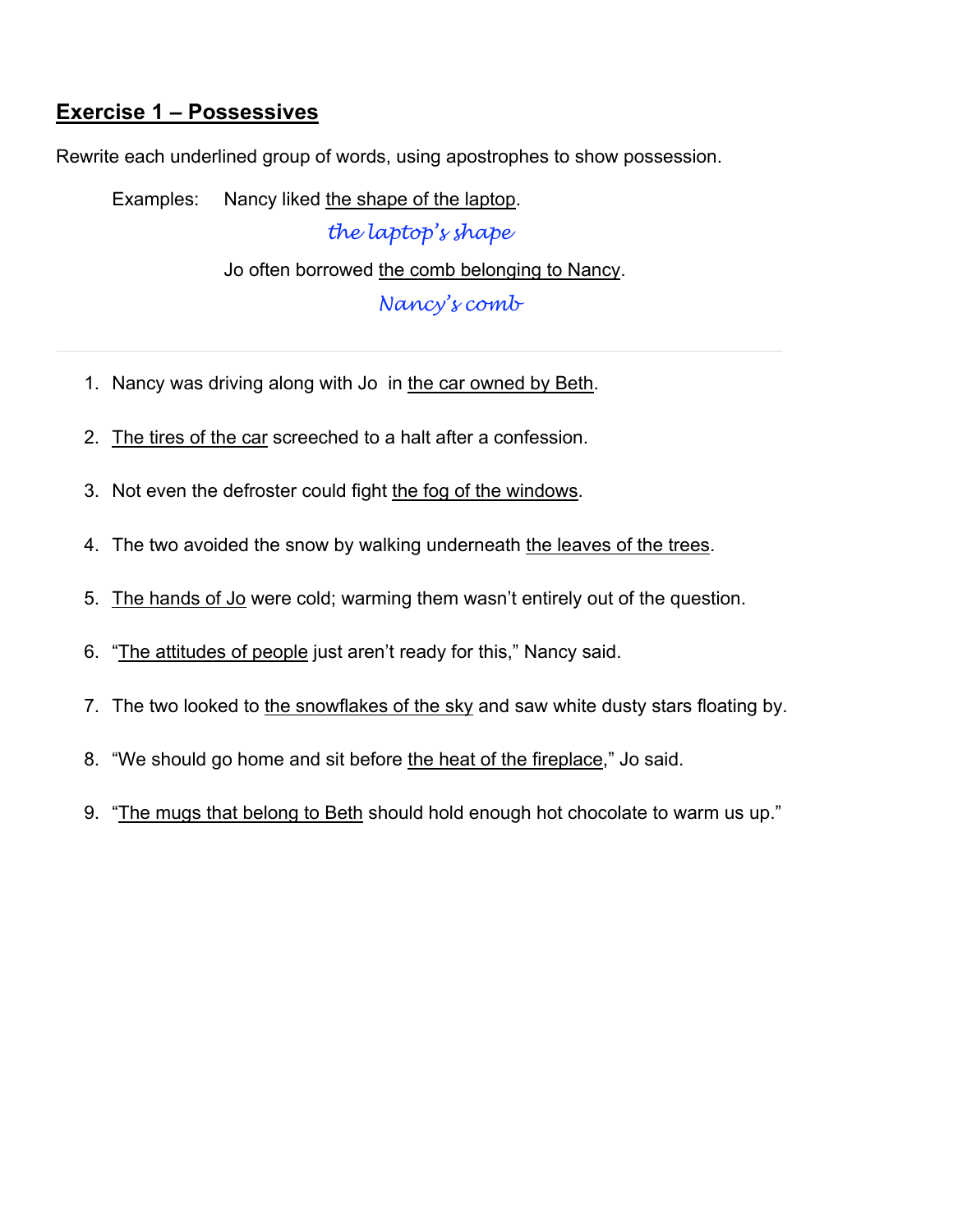#### **Other Forms of Possessives**

**Joint Possession**: The following pairs of nouns show joint ownership; two or more people own the same thing.

the string belonging to Rich and Eddie  $\Box$  Rich and Eddie's duck

the children of Bob and Edward  $\Rightarrow$  Bob and Edward's children

Rule: Nouns showing joint ownership have apostrophe + *s* added to the noun nearest the thing possessed.

**Individual Possession**: The following pairs of nouns show individual ownership. (Rich and Eddie probably do not own the same socks, nor do Bob and Edward use the same toothbrush.)

the socks belonging to Rich and Eddie  $\Box$  Rich's and Eddie's socks

the toothbrushes of Bob and Edward  $\Box$  Bob's and Edward's toothbrush

Rule: Nouns showing individual ownership have apostrophe + *s* added to each noun.

#### **When NOT to use apostrophe +** *s***:**

Do not use 's to form possessive pronouns:

| <b>Pronouns</b> | <b>Possessive Pronouns</b> |        |  |
|-----------------|----------------------------|--------|--|
| he              | his                        | his    |  |
| she             | her                        | hers   |  |
| it              | its                        | n/a    |  |
| we              | our                        | ours   |  |
| vou             | your                       | yours  |  |
| they            | their                      | theirs |  |
|                 |                            | mine   |  |

Which possessive pronouns belong in the following examples?

This is Kimberly's handbook.

| This is <i>her</i> handbook. The handbook is <i>hery</i> |  |                                                  |  |  |  |  |  |
|----------------------------------------------------------|--|--------------------------------------------------|--|--|--|--|--|
| Those are Jessie's records.                              |  |                                                  |  |  |  |  |  |
| Those are _________ records. The records are _________.  |  |                                                  |  |  |  |  |  |
| That is Frank and Todd's car.                            |  |                                                  |  |  |  |  |  |
| That is car.                                             |  | The car is $\frac{1}{\sqrt{1-\frac{1}{2}}}\cdot$ |  |  |  |  |  |
| The tall one is Erika's vase.                            |  |                                                  |  |  |  |  |  |
| The tall one is your vase.                               |  | The vase is                                      |  |  |  |  |  |